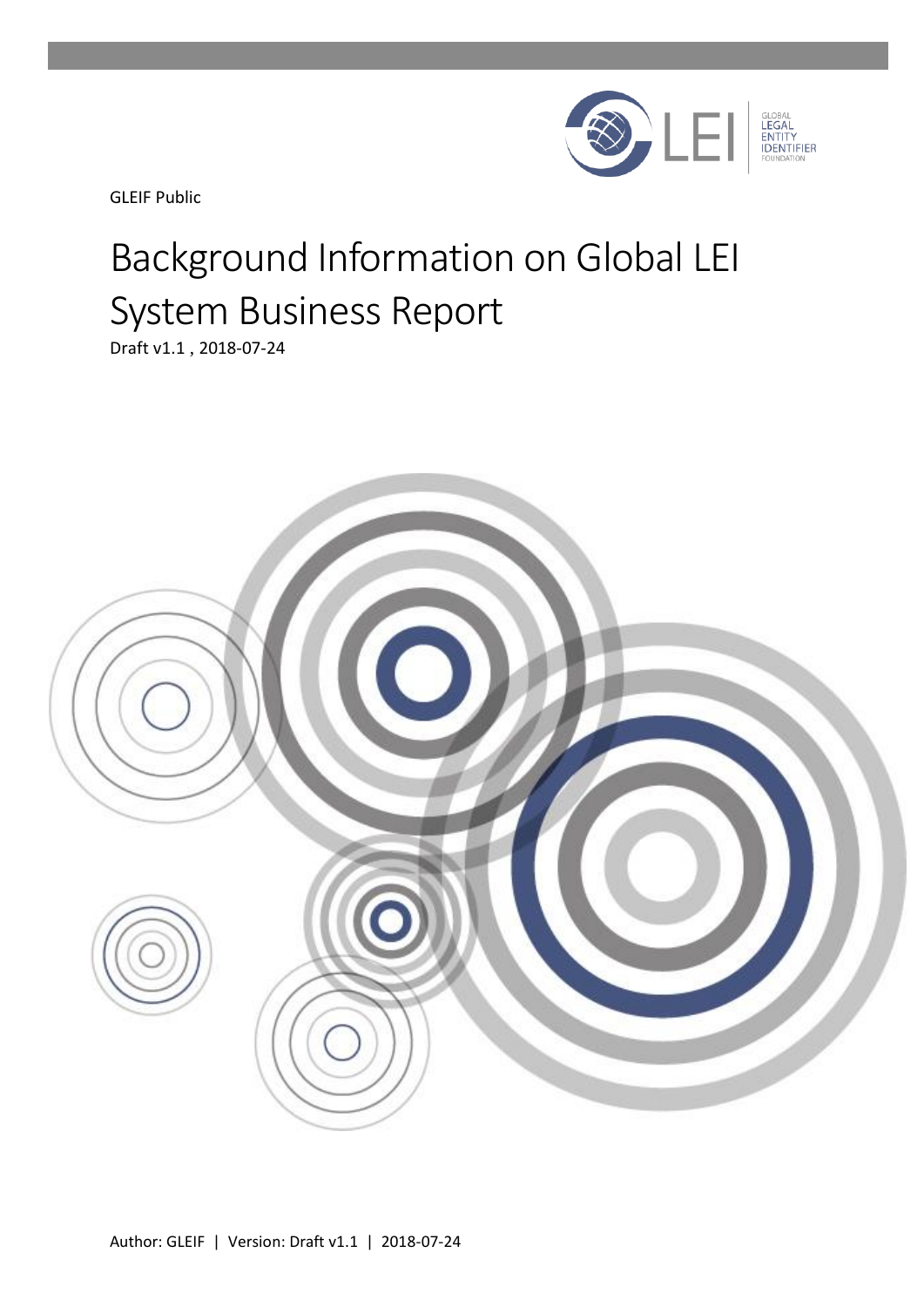

#### **Contents**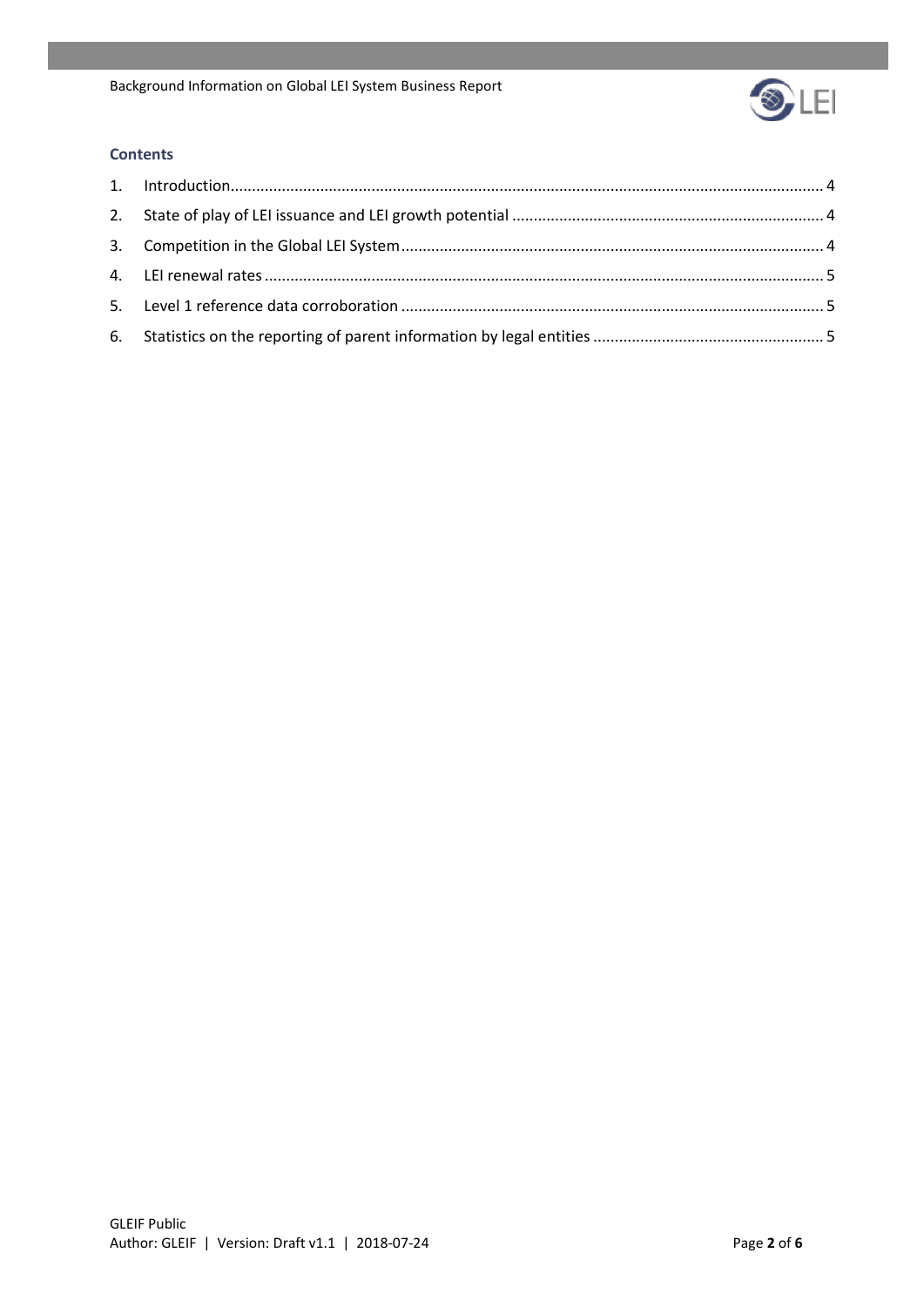

| Version               | 1.1               |
|-----------------------|-------------------|
| Date of version       | 2018-07-24        |
| Created by            | <b>GLEIF</b>      |
| Approved by           | <b>GLEIF</b>      |
| Confidentiality level | <b>Public Use</b> |

#### **About this Document**

This document describes concepts unique to the Global LEI System referenced with data included in the quarterly Global LEI System Business Reports.

#### **Change History**

This section records the history of all changes to this document.

| Date       | <b>Version</b> | Description of change                | Author       |
|------------|----------------|--------------------------------------|--------------|
| 2018-07-24 | ┸╸┸            | Minor update in wording to section 6 | <b>GLEIF</b> |

Where changes are made for clarity and reading ease only and no change is made to the meaning or intention of this document, the version number will be increased by 0.1.

Where significant changes are made to this document, the version number will be incremented by 1.0.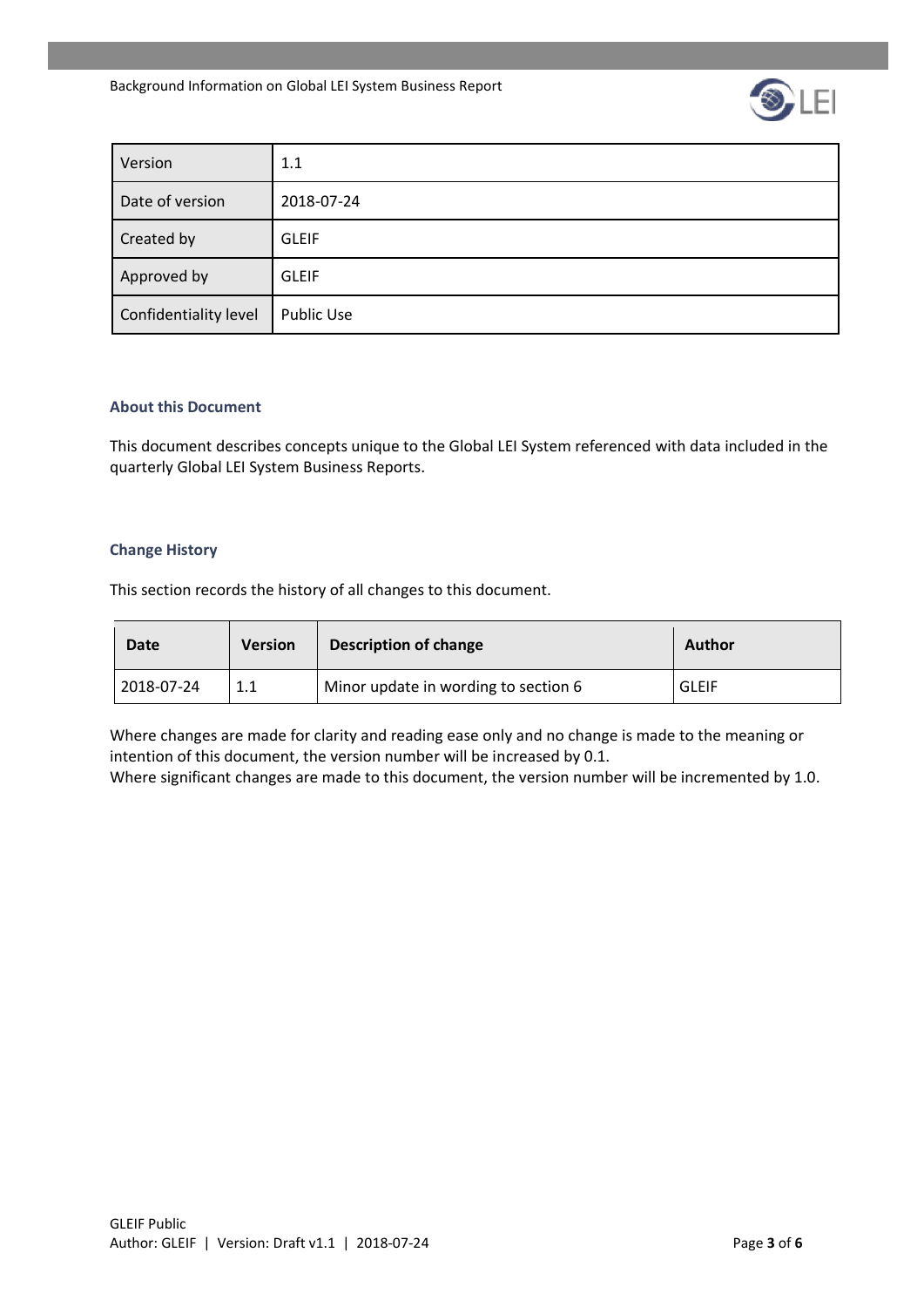

## <span id="page-3-0"></span>**1. Introduction**

The Global Legal Entity Identifier Foundation (GLEIF) publishes quarterly reports, which highlight key developments relevant to the adoption of the Legal Entity Identifier (LEI). Specifically, the reports assess annual growth and renewal expectations, evaluate the level of competition between LEI issuing organizations operating in the Global LEI System and analyze LEI renewal rates and reference data corroboration. In addition, the reports deliver statistics on direct and ultimate parent information provided by legal entities.

The quarterly reports refer to concepts and definitions unique to the Global LEI System. To facilitate an easy understanding of the reports, this document summarizes relevant concepts. Detailed information on the concepts summarized here are available on the GLEIF website.

# <span id="page-3-1"></span>**2. State of play of LEI issuance and LEI growth potential**

GLEIF, in partnership with the [LEI Regulatory Oversight Committee](https://www.gleif.org/en/about/governance/lei-regulatory-oversight-committee-lei-roc) and the LEI issuing organizations, is on a journey to increase the rate of LEI adoption so that in the future, the Global LEI Index will capture an increasing number of entities engaging in financial transactions globally, providing a 360-degree view.

The [Global LEI Index](https://www.gleif.org/en/lei-data/global-lei-index) contains historical and up-to-date LEI records including related reference data in one authoritative source. The reference data provides information on a legal entity identifiable with an LEI. The Global LEI Index is the only global online source that offers open, standardized and high-quality legal entity reference data.

The quarterly Global LEI System Business Reports detail:

- 1. Total number of LEIs issued globally and recent issuance trends.
- 2. Countries with the most LEIs and high rates of new LEI issuance.
- 3. Important activity by LEI issuers.
- 4. Overall LEI growth expectation for the year.

## <span id="page-3-2"></span>**3. Competition in the Global LEI System**

[LEI issuing organizations](https://www.gleif.org/en/about-lei/how-to-get-an-lei-find-lei-issuing-organizations) – also referred to as Local Operating Units (LOUs) – supply registration, renewal and other services, and act as the primary interface for legal entities wishing to obtain an LEI. A legal entity is not limited to using an LEI issuer headquartered in its own country; instead, it can use the registration services of any LOU that is accredited and qualified to validate LEI registrations within its authorized country. The Global LEI System is designed to encourage competition between LEI issuers to the benefit of legal entities seeking to obtain an LEI. The fees charged for the issuance and maintenance of an LEI are entirely a matter for the LEI issuing organizations and must be cost-based.

The quarterly Global LEI System Business Reports detail:

- 1. Least competitive markets with more than 1,000 LEIs based on the number of LEI issuers providing services in this country.
- 2. Most competitive markets with more than 1,000 LEIs based on the number of LEI issuers providing services in this country.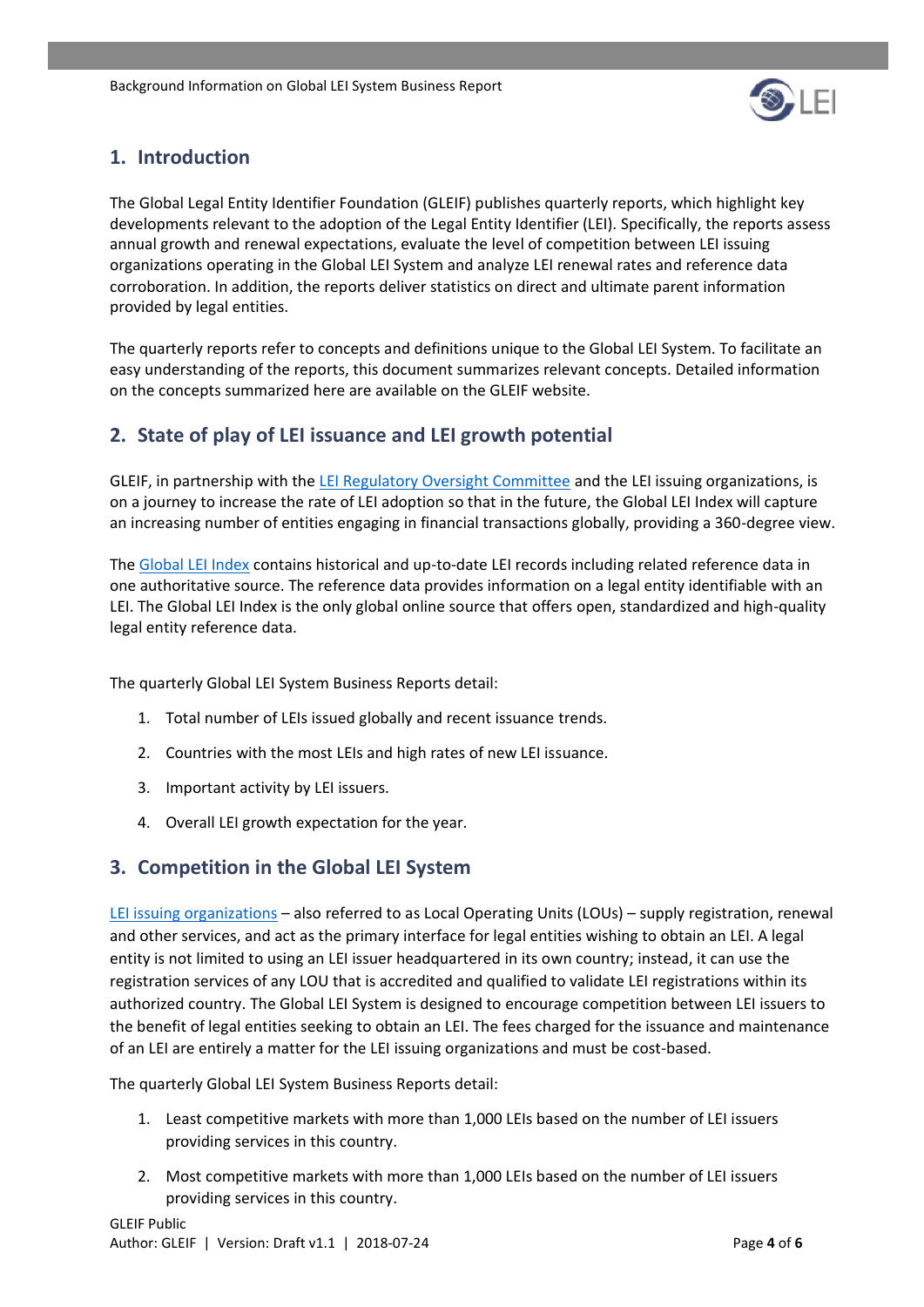

3. A legal entity is free to change the LEI issuer responsible for managing its LEI, i.e. to transfer its LEI and related reference data from the former LEI issuer (transfer out) to the chosen issuer (transfer in). Starting with the second report published in July 2017, we show the LEI issuers that have the most transfer activity.

### <span id="page-4-0"></span>**4. LEI renewal rates**

Renewal means that the reference data connected to an LEI is re-validated annually by the managing LEI issuer against a third party source. Legal entities that have obtained an LEI are obliged to renew it regularly. This is a key feature that distinguishes the LEI from other identifiers for the following reasons: Firstly, the principle of renewal is essential to ensure that the information available on a legal entity with an LEI is accurate and up to date. No other global and open entity identification system has committed to a comparable strict regime of regular data verification. Secondly, the users of the data are aware of whether the information related to a specific LEI has been re-validated recently or not. The Global LEI System is unique in providing absolute transparency on the timeframe when data has last been verified. If a legal entity fails to renew and re-certify its LEI registration by the 'Next Renewal Date' stated with its LEI reference data, then the registration status of this LEI will be set from 'issued' to 'lapsed'.

The quarterly Global LEI System Business Reports detail:

- 1. Total number of LEIs duly renewed versus the total number of LEIs issued globally.
- 2. Countries with more than 1,000 LEIs featuring the highest renewal rates.
- 3. Countries with the highest rates of non-renewed LEIs.

#### <span id="page-4-1"></span>**5. Level 1 reference data corroboration**

The business card information available with the LEI reference data, e.g. the official name of a legal entity and its registered address, is referred to as ['Level 1' data](https://www.gleif.org/en/lei-data/access-and-use-lei-data/level-1-data-who-is-who). It provides the answer to the question of 'who is who'. The [LEI-Common Data File \(CDF\) format](https://www.gleif.org/en/about-lei/common-data-file-format/lei-cdf-format) defines how LEI issuing organizations report their LEI and Level 1 reference data. The CDF format specifies the field 'ValidationSources'. If the value included with this field in the publicly available LEI data record states 'Fully Corroborated LEI', this means: Based on the validation procedures in use by the LEI issuer responsible for managing this LEI record, there is sufficient information contained in authoritative public sources to corroborate the information that the legal entity has provided for the record.

The quarterly Global LEI System Business Reports detail:

• Percentage of total LEIs issued that are fully corroborated by the LEI issuer.

## <span id="page-4-2"></span>**6. Statistics on the reporting of parent information by legal entities**

The business card information available with the LEI reference data, e.g. the official name of a legal entity and its registered address, is referred to as ['Level 1' data](https://www.gleif.org/en/lei-data/access-and-use-lei-data/level-1-data-who-is-who). It provides the answer to the question of 'who is who'. The LEI data pool also includes ['Level 2' data](https://www.gleif.org/en/lei-data/access-and-use-lei-data/level-2-data-who-owns-whom) to answer the question of 'who owns whom'. This data allows the identification of the direct and ultimate parents of a legal entity and vice versa, in order that the entities owned by individual companies can be researched.

The quarterly Global LEI System Business Reports detail: